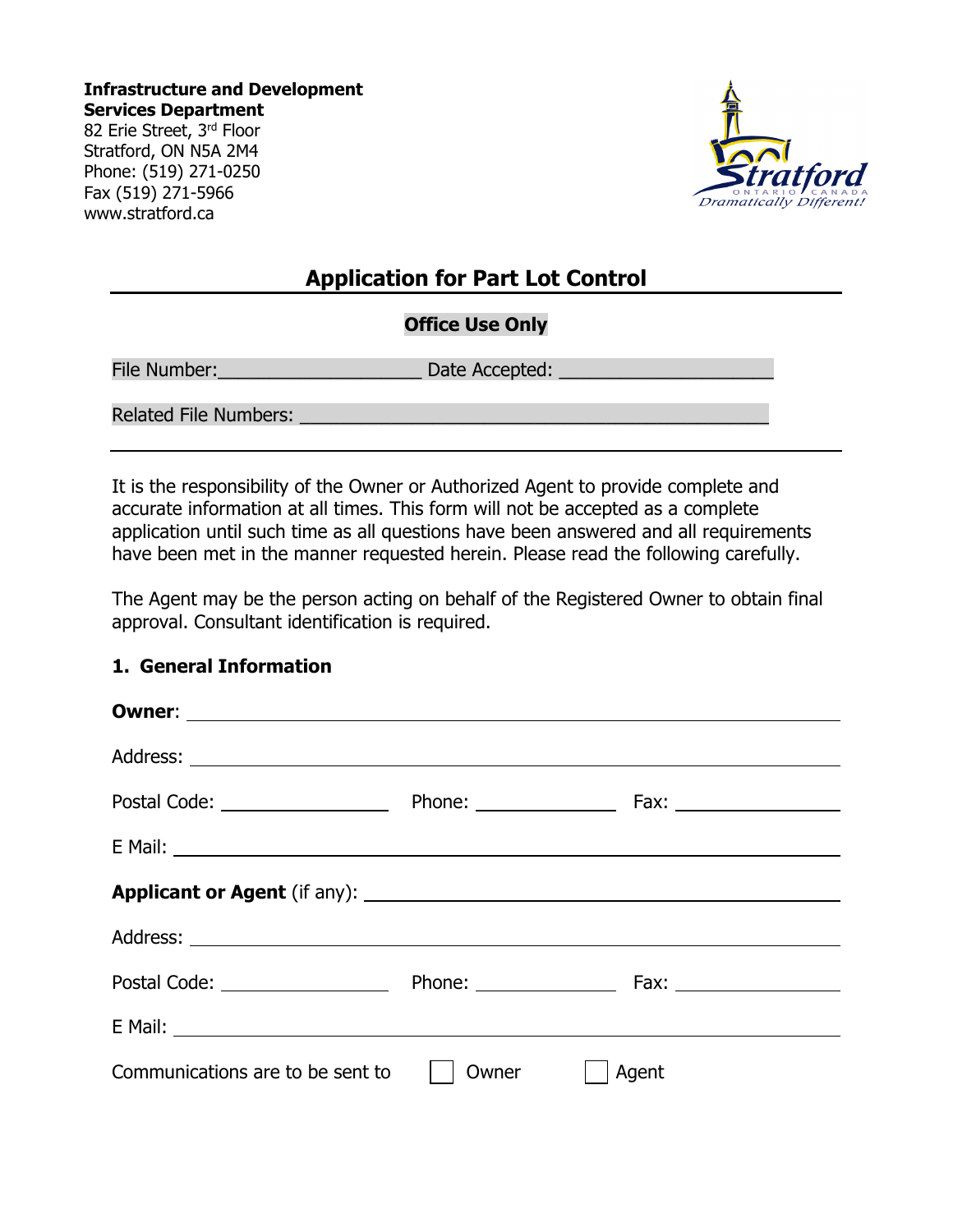# **2. Ontario Land Surveyor**

| E Mail: Entrance and the second contract of the second contract of the second contract of the second contract of the second contract of the second contract of the second contract of the second contract of the second contra |                                                                                      |
|--------------------------------------------------------------------------------------------------------------------------------------------------------------------------------------------------------------------------------|--------------------------------------------------------------------------------------|
| 3. Location of the Subject Land (complete applicable lines)                                                                                                                                                                    |                                                                                      |
| Registered Plan No. ______________________                                                                                                                                                                                     | Lot(s) No.                                                                           |
|                                                                                                                                                                                                                                | Part(s) No.                                                                          |
| Name of Street ________________________                                                                                                                                                                                        | Street No.                                                                           |
| Concession ____________________                                                                                                                                                                                                |                                                                                      |
| Location map attached<br>$\vert$   Yes                                                                                                                                                                                         | No                                                                                   |
| Survey map attached<br>$\vert$   Yes                                                                                                                                                                                           | No                                                                                   |
| 4. Dimensions of Subject Lands (Meters)                                                                                                                                                                                        |                                                                                      |
|                                                                                                                                                                                                                                | Frontage: Depth: Repress Area: Reading Contage:                                      |
| the subject lands?                                                                                                                                                                                                             | 5. Are there any easements, rights-of-way or restrictive covenants affecting         |
| $Yes$ $\Box$ $\Box$ $\Box$ $\Box$                                                                                                                                                                                              |                                                                                      |
| who benefit from the easement, right-of-way or covenant.                                                                                                                                                                       | If yes, describe the purpose/effect and identify the name and address of the persons |
|                                                                                                                                                                                                                                |                                                                                      |

\_\_\_\_\_\_\_\_\_\_\_\_\_\_\_\_\_\_\_\_\_\_\_\_\_\_\_\_\_\_\_\_\_\_\_\_\_\_\_\_\_\_\_\_\_\_\_\_\_\_\_\_\_\_\_\_\_\_\_\_\_\_\_\_\_\_\_\_\_\_\_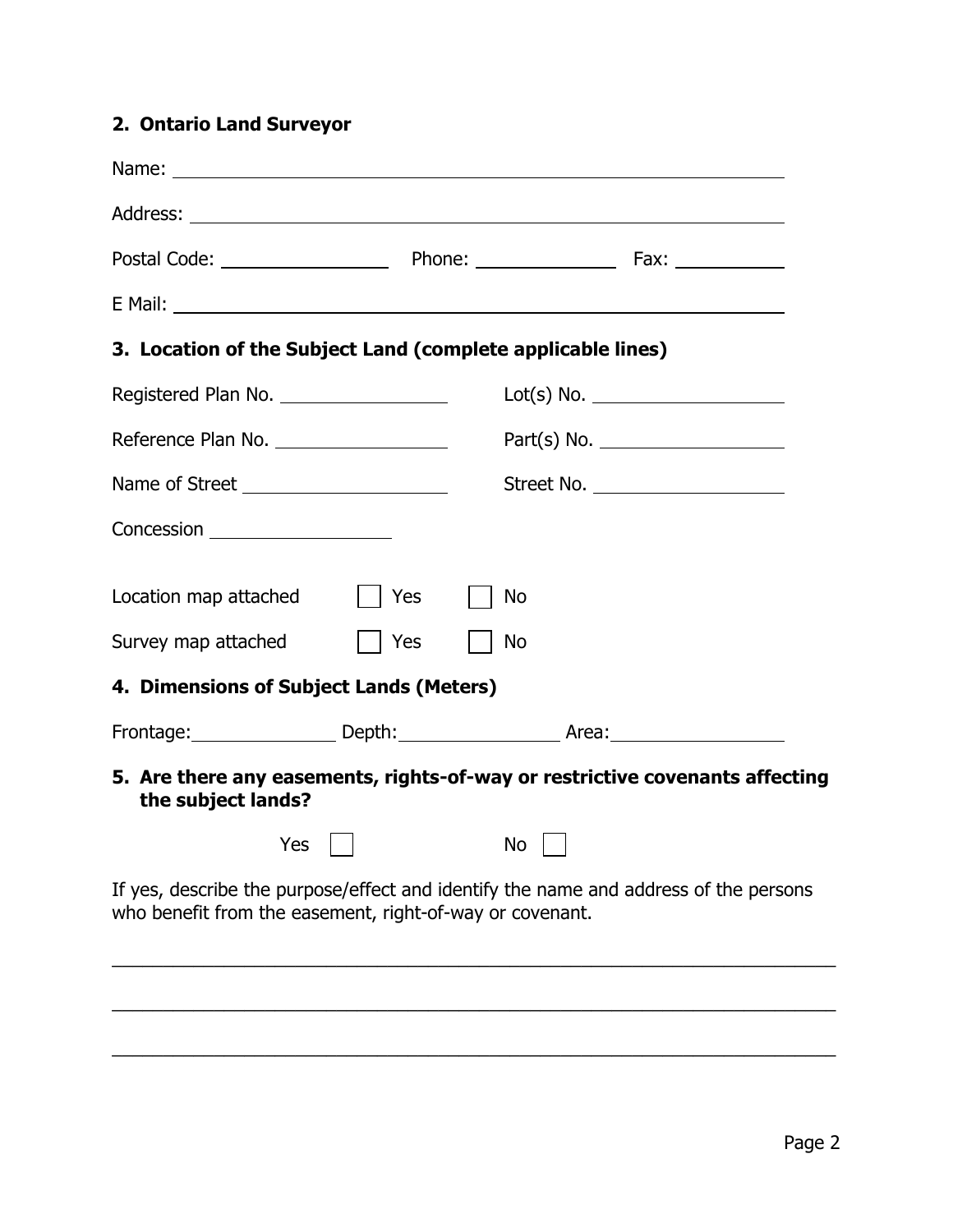Are there any easements required as part of the application?

l

| Yes<br>No                                                                                                         |
|-------------------------------------------------------------------------------------------------------------------|
| If yes, please explain the nature of the easement and provide any relevant<br>documentation with the application. |
|                                                                                                                   |
|                                                                                                                   |
| <b>6. Proposed Development</b>                                                                                    |
| Has an application been submitted for rezoning or minor variance in order to permit this<br>proposal?             |
| No<br>Yes                                                                                                         |
| 7. Land Use                                                                                                       |
| Description of existing use:                                                                                      |
| Description of proposed use:                                                                                      |
| Status of any construction on the property:                                                                       |
| What is the current official plan designation(s) of the subject land?                                             |
| What is the current zoning of the subject land?                                                                   |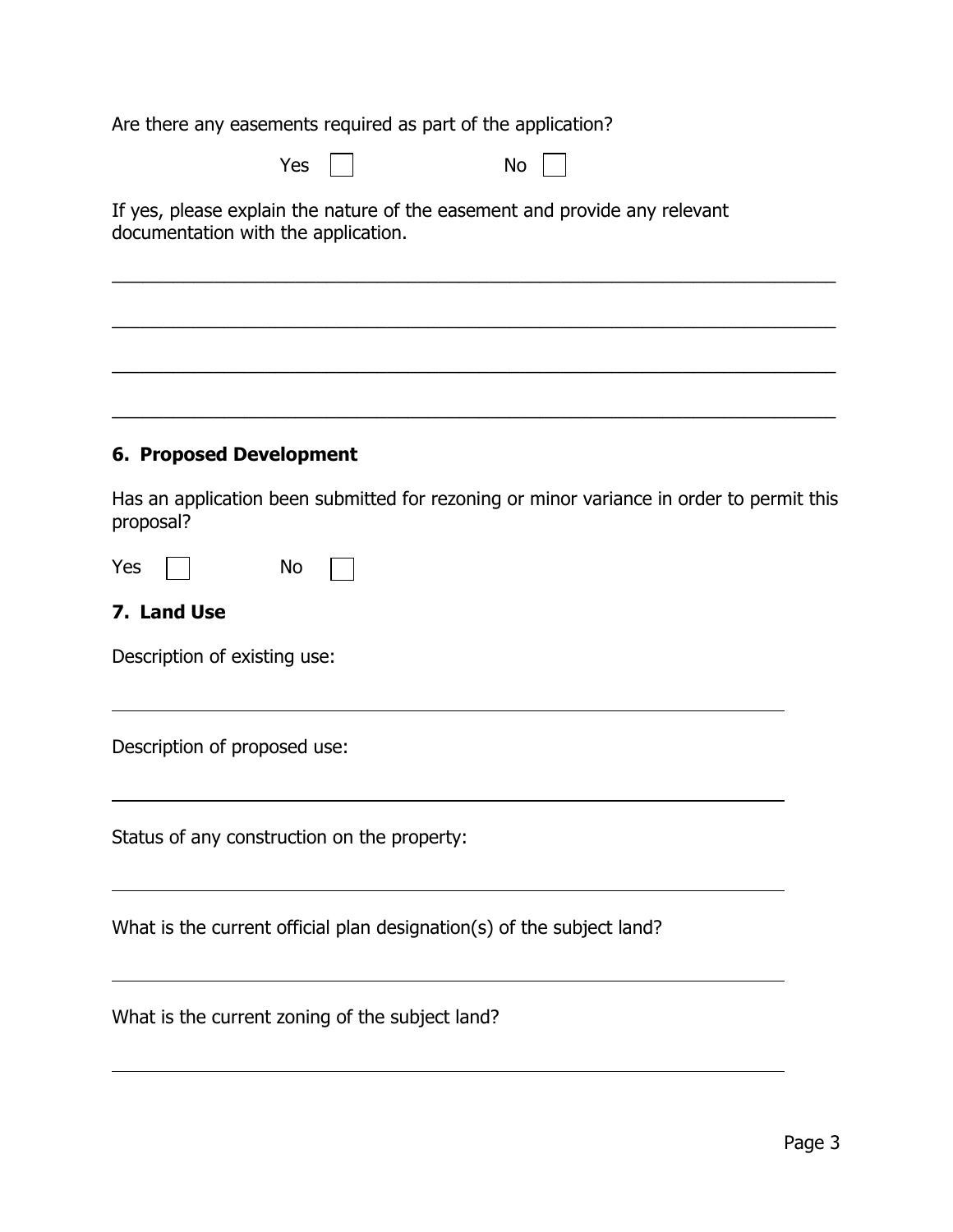Is the existing or proposed use subject to:



 $\overline{a}$ 

 $\overline{a}$ 

An approved site plan  $\Box$  An application for site plan approval

Neither

Please attach a copy of the approval or proposed site plan, together with the site plan agreement, if applicable.

Indicate how the access to individual parcels will be provided

Indicate why exemption from part lot is being requested

Type of access (check appropriate box):

| provincial highway<br>municipal road, maintained all year<br>municipal road, seasonally maintained<br>other public road<br>right-of-way                                                                                                                 |  |
|---------------------------------------------------------------------------------------------------------------------------------------------------------------------------------------------------------------------------------------------------------|--|
| Type of water supply proposed (check appropriate box).<br>publicly owned and operated piped water system<br>privately owned and operated individual well<br>privately owned and operated communal well<br>lake or other water body<br>other means       |  |
| Type of sewage disposal proposed (check appropriate box):<br>publicly owned and operated sanitary sewage system<br>privately owned and operated individual septic system<br>privately owned and operated communal septic system<br>privy<br>other means |  |